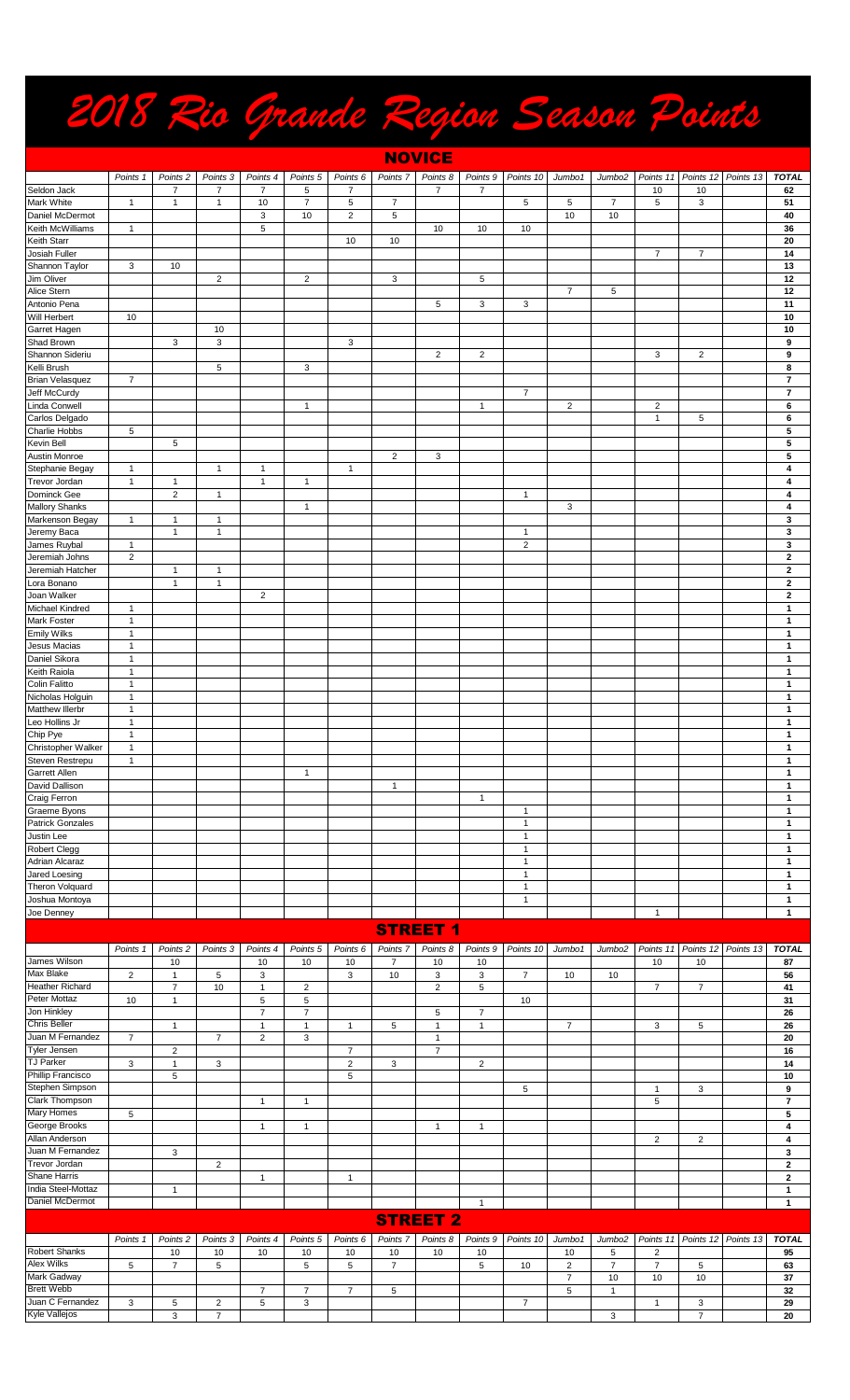| <b>Marchell Fletcher</b> |                |   |   |   |   |   |   | $\overline{ }$ | 3              |   | 3  |   | 5 |   | 19                       |
|--------------------------|----------------|---|---|---|---|---|---|----------------|----------------|---|----|---|---|---|--------------------------|
| Joseph Pierce            |                | 2 | 3 |   |   |   |   | 3              | $\overline{ }$ |   |    | 2 |   |   | 18                       |
| David Flynn              |                |   |   | 3 | 2 | 3 |   | 5              | $\overline{2}$ |   |    |   |   |   | 16                       |
| Von Whitley              | 10             |   |   |   |   |   |   |                |                |   |    |   |   |   | 10                       |
| Michael Barber           | 2              |   |   |   |   |   |   |                |                | 5 |    |   |   |   | 8                        |
| <b>Mark Winton</b>       | $\overline{ }$ |   |   |   |   |   |   |                |                |   |    |   |   |   | $\overline{\phantom{a}}$ |
| Garret Hagen             |                |   |   |   |   |   | 2 | 2              |                |   | -4 |   |   |   | $\overline{7}$           |
| Matteo Scaptura          |                |   |   |   |   |   |   |                |                |   |    |   | 3 |   | $\overline{\phantom{a}}$ |
| Dave Hagen               |                |   |   |   |   |   | 3 |                |                |   |    |   |   |   | 5                        |
| Jim Ruark                |                |   |   |   |   |   |   |                |                |   |    |   |   |   | 4                        |
| <b>Harry Berzes</b>      |                |   |   | 2 |   |   |   |                |                |   |    |   |   |   | 3                        |
| <b>Matthew Wilks</b>     |                |   |   |   |   |   |   |                |                |   |    |   |   |   | $\overline{2}$           |
| Lainey Severson          |                |   |   |   |   |   |   |                |                |   |    |   |   |   | $\mathbf{2}$             |
| Josh Flure               |                |   |   |   |   |   |   |                |                |   |    |   |   | 2 | $\mathbf{2}$             |
| Mitchel Jackson          | ٠              |   |   |   |   |   |   |                |                |   |    |   |   |   |                          |
| <b>Robert Scott</b>      |                |   |   |   |   |   |   |                |                |   |    |   |   |   |                          |
| Rob Sexton               | 4              |   |   |   |   |   |   |                |                |   |    |   |   |   |                          |
| Daniel McDermot          |                |   |   |   |   |   |   |                |                |   |    |   |   |   |                          |
| Robert Jansen            |                |   |   |   |   |   |   |                |                |   |    |   |   |   |                          |
| Emma Hagen               |                |   |   |   |   |   |   |                |                |   |    |   |   |   |                          |

## STREET TOURING

|                       | Points 1       | Points <sub>2</sub> | Points 3       | Points 4                 | Points 5       | Points 6       | Points <sub>7</sub> | Points 8       |                | Points 9 Points 10 | Jumbo1          | Jumbo2         |                |                | Points 11   Points 12   Points 13 | <b>TOTAL</b>   |
|-----------------------|----------------|---------------------|----------------|--------------------------|----------------|----------------|---------------------|----------------|----------------|--------------------|-----------------|----------------|----------------|----------------|-----------------------------------|----------------|
| Pablo Laight          | $\overline{7}$ |                     |                | 2                        | $\overline{7}$ | 5              | 10                  |                |                | 10 <sup>°</sup>    | 10 <sup>°</sup> | 10             | 10             | 10             |                                   | 81             |
| Josh Flure            |                | $\overline{7}$      | 3              | $\overline{7}$           | 10             | 10             | 5                   | $\overline{7}$ | 10             |                    |                 |                |                |                |                                   | 59             |
| Larry Vaughan         | 5              | 10                  | 5              | 3                        |                |                |                     | 10             | $\overline{7}$ | 3                  | $\overline{7}$  | 5              | 3              | 3              |                                   | 58             |
| Steve Nelson          | 10             | 3                   | 10             | 5                        | 5              |                |                     |                |                |                    |                 |                |                |                |                                   | 33             |
| Daniel Walker         |                |                     |                | 10                       | 3              | $\overline{7}$ | $\overline{7}$      |                |                |                    |                 |                |                |                |                                   | 27             |
| Robert Gomez          | $\overline{2}$ | $\overline{2}$      | $\overline{2}$ | $\overline{ }$           | 2              | $\overline{2}$ | 3                   |                |                | $\overline{2}$     |                 |                | 5              | 5              |                                   | 26             |
| Paul Treaster         | $\overline{1}$ | 5                   | $\overline{7}$ | $\overline{1}$           | $\overline{ }$ | 3              |                     |                |                |                    |                 |                |                |                |                                   | 18             |
| Dave Ruybal           |                | $\mathbf{1}$        | $\mathbf{1}$   | $\overline{\phantom{a}}$ |                | 1              | $\overline{2}$      |                |                | 1                  | 3               | 3              | $\overline{2}$ | 2              |                                   | 18             |
| Jimmy Alonso          | $\overline{1}$ |                     |                | $\overline{ }$           |                |                | 1                   |                |                |                    | 5               | $\overline{7}$ |                |                |                                   | 17             |
| <b>Thomas Marquez</b> |                |                     |                |                          |                |                |                     |                |                |                    |                 |                | $\overline{7}$ | $\overline{7}$ |                                   | 14             |
| Stephen Pierik        |                |                     |                |                          |                |                |                     |                |                | $\overline{7}$     |                 |                |                |                |                                   | 7              |
| Cody Vaughn           |                |                     |                |                          |                |                |                     |                |                | 5                  |                 |                |                |                |                                   | 5              |
| Shad Brown            |                |                     |                |                          |                |                |                     |                |                |                    | $\overline{2}$  | $\overline{2}$ |                |                |                                   | 4              |
| <b>Brian Haynes</b>   | 3              |                     |                |                          |                |                |                     |                |                |                    |                 |                |                |                |                                   | 3              |
| Michael Barber        |                | $\mathbf{1}$        | 1              |                          |                |                |                     |                |                |                    |                 |                |                | 1              |                                   | 3              |
| <b>Brant Banman</b>   |                |                     |                | $\overline{1}$           | $\overline{1}$ |                |                     |                |                |                    |                 |                |                |                |                                   | $\mathbf{2}$   |
| <b>David Telles</b>   | 1              |                     |                |                          |                |                |                     |                |                | 1                  |                 |                |                |                |                                   | $\mathbf{2}$   |
| Dante Jaques          | 1              |                     |                |                          |                |                |                     |                |                | $\mathbf{1}$       |                 |                |                |                |                                   | $\overline{2}$ |
| Lonny Brown           |                |                     |                |                          |                |                |                     |                |                |                    |                 |                | 1              | $\overline{1}$ |                                   | $\overline{2}$ |
| Jake Wright           |                |                     |                |                          |                |                |                     |                |                |                    |                 |                | 1              | 1              |                                   | $\mathbf 2$    |
| <b>Bob McClenahan</b> | $\overline{1}$ |                     |                |                          |                |                |                     |                |                |                    |                 |                |                |                |                                   | $\mathbf{1}$   |
| Vincent Jaramillo     | $\overline{ }$ |                     |                |                          |                |                |                     |                |                |                    |                 |                |                |                |                                   | 1              |
| <b>Brett Webb</b>     | $\overline{ }$ |                     |                |                          |                |                |                     |                |                |                    |                 |                |                |                |                                   | 1              |
| Collin McClenahan     | $\overline{1}$ |                     |                |                          |                |                |                     |                |                |                    |                 |                |                |                |                                   | 1              |
| Joseph Pierce         |                |                     |                |                          |                | 1              |                     |                |                |                    |                 |                |                |                |                                   | 1              |
| Jeffrey Maiwald       |                |                     |                |                          |                |                |                     |                |                | $\overline{1}$     |                 |                |                |                |                                   | 1              |
| Ron Bernier           |                |                     |                |                          |                |                |                     |                |                | $\mathbf{1}$       |                 |                |                |                |                                   | 1              |

|                       |                |                     |                         |                |                |                     |                | <b>RACE 1</b>  |                |                |                |                    |                |                |                     |                |
|-----------------------|----------------|---------------------|-------------------------|----------------|----------------|---------------------|----------------|----------------|----------------|----------------|----------------|--------------------|----------------|----------------|---------------------|----------------|
|                       | Points 1       | Points <sub>2</sub> | Points 3                | Points 4       | Points 5       | Points <sub>6</sub> | Points 7       | Points 8       | Points 9       | Points 10      | Jumbo1         | Jumbo <sub>2</sub> | Points 11      |                | Points 12 Points 13 | <b>TOTAL</b>   |
| Thomas Marquez        | 10             | 10                  | 10                      | 10             | 10             | 10                  | 10             | 10             | 10             |                | 10             | 3                  |                |                |                     | 100            |
| Adam Wood             | $\overline{2}$ | 3                   | $\overline{7}$          |                |                | 5                   | $\overline{7}$ | $\overline{7}$ | $\overline{7}$ |                | 7              | 10                 | 10             | 10             |                     | 73             |
| <b>Mark Durnil</b>    |                | 2                   |                         | $\overline{7}$ | $\overline{7}$ |                     |                |                |                |                | и              |                    | 5              | $\overline{7}$ |                     | 29             |
| <b>Rich Fletcher</b>  |                |                     | $\overline{ }$          | 5              |                | $\overline{7}$      | 3              |                | 5              |                |                |                    |                |                |                     | 21             |
| <b>Travison Begay</b> | 3              | $\overline{1}$      | $\overline{2}$          | 3              |                | 3                   |                | 5              |                |                | $\overline{1}$ |                    | 1              | 2              |                     | 21             |
| <b>Chris Kiser</b>    | $\overline{7}$ | 5                   | 5                       |                |                |                     |                |                |                |                |                |                    |                |                |                     | 17             |
| Josh Flure            |                |                     |                         |                |                |                     |                |                |                |                | 5              | 5                  | $\overline{7}$ |                |                     | 17             |
| <b>TJ Parker</b>      |                |                     |                         |                |                |                     |                |                |                |                | 3              | $\overline{7}$     |                | 5              |                     | 15             |
| Russell Allen         | 5              | $\overline{7}$      |                         |                |                |                     |                |                |                |                |                |                    |                |                |                     | 12             |
| <b>Blake Kinnan</b>   |                |                     |                         |                |                |                     |                |                |                | 10             | -1             |                    |                |                |                     | 11             |
| Gabe Chacon           |                |                     |                         |                |                |                     |                |                |                | $\overline{7}$ |                |                    |                |                |                     | $\overline{7}$ |
| Jay Seyfarth          |                |                     |                         |                |                |                     | 5              |                |                |                |                |                    | $\overline{2}$ |                |                     | $\overline{7}$ |
| Jim Ruark             |                |                     |                         |                | 5              |                     |                |                |                |                | -1             |                    |                |                |                     | 6              |
| Robert Ryan           |                |                     |                         |                |                |                     |                |                |                |                |                |                    | 3              | 3              |                     | 6              |
| <b>Zachary Nevitt</b> |                |                     |                         |                |                |                     |                |                |                | 5              |                |                    |                |                |                     | 5              |
| Len Heinz             |                | 1                   | 3                       |                |                |                     |                |                |                |                |                |                    |                |                |                     | 4              |
| <b>Victor Kuhns</b>   |                |                     |                         |                |                |                     |                |                |                |                | $\overline{2}$ |                    |                |                |                     | $\mathbf{2}$   |
| <b>Thomas Havey</b>   |                |                     |                         |                |                | 2                   |                |                |                |                |                |                    |                |                |                     | $\mathbf{2}$   |
| Jake Wright           |                | 1                   | $\overline{\mathbf{1}}$ |                |                |                     |                |                |                |                |                |                    |                |                |                     | $\mathbf{2}$   |
| Ross Kelly            | 1              |                     |                         |                |                |                     |                |                |                |                |                |                    |                |                |                     | 1              |
| Jeremy Mayne          | $\mathbf{1}$   |                     |                         |                |                |                     |                |                |                |                |                |                    |                |                |                     | 1              |
| Alexander Huppertz    | 1              |                     |                         |                |                |                     |                |                |                |                |                |                    |                |                |                     | $\mathbf{1}$   |

|                         |                |                     |                |                |          |                     |                     | <b>RACE 2</b>  |                     |                |        |                    |                |                |           |              |
|-------------------------|----------------|---------------------|----------------|----------------|----------|---------------------|---------------------|----------------|---------------------|----------------|--------|--------------------|----------------|----------------|-----------|--------------|
|                         | Points         | Points <sub>2</sub> | Points 3       | Points 4       | Points 5 | Points <sub>6</sub> | Points <sub>7</sub> | Points 8       | Points <sub>9</sub> | Points 10      | Jumbo1 | Jumbo <sub>2</sub> | Points 11      | Points 12      | Points 13 | <b>TOTAL</b> |
| Shaleen Brown           | 7              |                     |                | 7              | 7        | 10                  | 10                  | 10             | 10                  |                | 10     | 10                 | $\overline{7}$ | 10             |           | 91           |
| Scotty Lasater          |                | $\overline{7}$      | 10             | 3              | 5        | $\overline{ }$      | $\overline{7}$      |                |                     | $\overline{7}$ | ⇁      |                    | 5              |                |           | 58           |
| <b>Clark Thompson</b>   |                | 10                  | $\overline{7}$ |                |          | 3                   | $\overline{2}$      |                |                     |                | 5      |                    |                |                |           | 27           |
| Jake Wright             | 5              |                     |                | 5              | 3        | 5                   | 5                   |                |                     |                |        |                    |                |                |           | 23           |
| John Poore              |                |                     |                | 10             | 10       |                     |                     |                |                     |                |        |                    |                |                |           | 20           |
| Jeff Watson             |                |                     |                |                |          |                     |                     |                |                     |                |        |                    | 10             | $\overline{7}$ |           | 17           |
| <b>Larry Haynes</b>     |                | 5                   |                |                |          | 2                   | 3                   |                |                     |                |        |                    | 2              | 3              |           | 15           |
| <b>Ricky Lanser</b>     | 10             |                     |                |                |          |                     |                     |                |                     |                |        |                    |                |                |           | 10           |
| Jim Ruark               |                |                     |                |                |          |                     |                     |                |                     | 10             |        |                    |                |                |           | 10           |
| <b>Walter Hallowell</b> |                |                     |                |                |          |                     |                     |                |                     |                |        |                    | 3              | 5              |           | 8            |
| <b>Mark Foster</b>      |                |                     |                |                |          |                     |                     |                |                     | 5              |        |                    |                |                |           | 5            |
|                         |                |                     |                |                |          |                     |                     | <b>LADIES</b>  |                     |                |        |                    |                |                |           |              |
|                         | Points '       | Points <sub>2</sub> | Points 3       | Points 4       | Points 5 | Points <sub>6</sub> | Points 7            | Points 8       | Points 9            | Points 10      | Jumbo1 | Jumbo2             | Points 11      | Points 12      | Points 13 | <b>TOTAL</b> |
| Alex Ortiz              | 10             | 5                   | 5              | 10             | 7        | 10                  | $\overline{7}$      |                |                     |                | 10     | 10                 | $\overline{7}$ | 10             |           | 86           |
| Rebecca Mestas          | 5              | 10                  | 10             | $\overline{7}$ | 10       | 5                   | 10                  |                |                     | 10             |        |                    | 10             | $\overline{7}$ |           | 84           |
| <b>Robin Treaster</b>   | $\overline{7}$ | $\overline{7}$      | $\overline{7}$ | 5              | 5        | 7                   | 3                   |                |                     | $\overline{7}$ |        | $\overline{ }$     |                |                |           | 55           |
| <b>Erica Pierce</b>     |                | 3                   | $\overline{2}$ |                |          |                     |                     | 10             | 10                  |                | 5      | 3                  | 5              | 5              |           | 44           |
| Elaine Severson         |                |                     |                | 3              | 2        | $\overline{2}$      | $\overline{2}$      | $\overline{7}$ | 5                   |                | 7      | 5                  |                |                |           | 33           |
| Kelli Brush             |                |                     |                |                |          | 3                   | 5                   |                | $\overline{ }$      |                |        |                    |                |                |           | 15           |